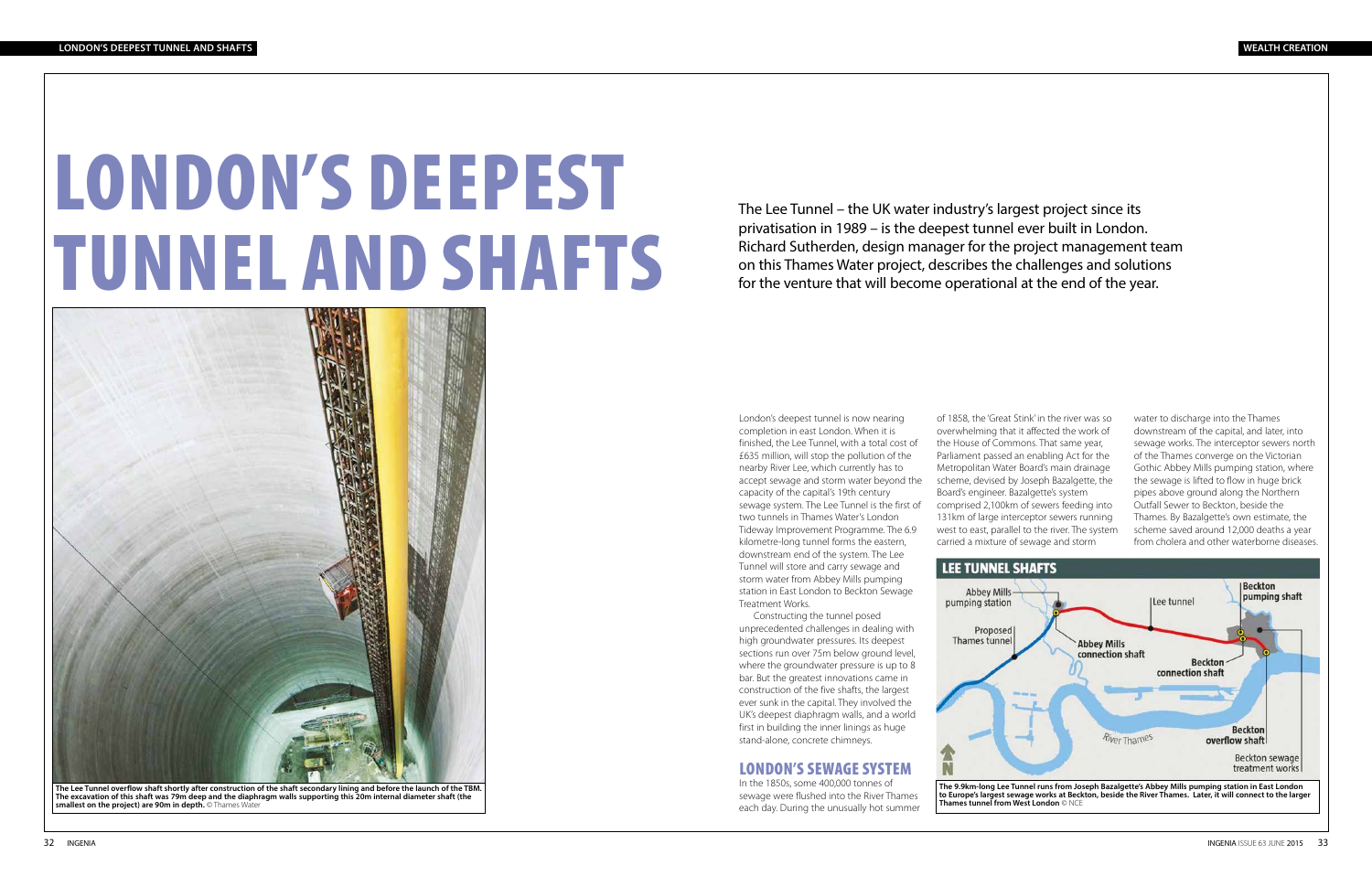Bazalgette anticipated the growth of the metropolis and designed his system to last, with the highest quality of construction and considerable spare capacity. To cope with occasional extreme events, such as major storm surges, he included 57 combined sewer overflows (CSOs), allowing the excess to overspill back into the Thames to avoid flooding.

> **One of more than 50 combined sewer overflows which, on an average of once a week, discharge untreated sewage and storm water into the River Thames in London, a total of 40 million tonnes a year** © Thames Water

The system has coped remarkably well for a century and a half, but Bazalgette's 'extreme events' now happen about once a week. Every year, some 39 million tonnes of sewage mixed with rainwater flow through the CSOs into the Thames. About 40% of this discharge is from Abbey Mills CSO, from where it flows into the Thames via the River Lee.

Thames Water's proposed Thames Tideway Improvement programme is designed to minimise these overflows, as well as improving the sewage works. The

> The Lee Tunnel shaft was to be the deepest ever sunk in the UK and presented several challenges. In particular, how could verticality be maintained within 1:300 tolerance over the full depth of nearly 100m, and how could the resulting structure be as near as possible to a regular cylindrical shell? With the shafts working in compression to support the ground, verticality was essential to ensure sufficient overlap between panels to bring down the compressive stress in the concrete to within design limits.

> The key to controlling these variables was in carefully monitoring what was going on. A conventional crane-mounted grab dug the trench in the upper levels. At the lower levels, a special 'hydrofraise' took over: a crane-mounted drilling machine fitted with two cutter drums rotating in opposite directions to break up the soil within the bentonite. A pump just above the cutter drums sucks out the soil and brings it to the surface with the bentonite, where filters remove the soil and return the bentonite into the shaft. The hydrofraise contains instrumentation that informs the

## DEEPEST-EVER DIAPHRAGM WALLS



operator of the plan position, inclination and twist of the cutter body. Hydraulic rams and pressure plates on the cutter body can be jacked against the side of the panels to change the inclination of the cutter heads and correct any errors in verticality. As an innovation on the Lee shafts, this was supplemented by lowering an ultrasonic echo sensor into the trench, and configuring the output to give threedimensional imaging of the excavation. The data confirmed that the maximum out-of-plumb at the bottom of the five shafts was just 15 cm – well within the required tolerance for these 38-metrediameter shafts.

a 'blow-out' of groundwater before the base was capped. The massive, heavily reinforced base slabs, inverted domes, transferred the forces from the upward water pressure into the walls. The largest of these was 4m thick, with 4,000m<sup>3</sup> of heavily reinforced concrete: it is the largest shaft base ever in the UK, yet another record for the Lee Tunnel. Construction took 48 hours, pouring up to 150m<sup>3</sup> of concrete per hour.

The shaft walls were sunk as a series of panels, 7.2 m long and up to 1.8 m thick, with gaps between panels. Each panel took a week to build, with concrete poured continuously to avoid the formation of 'cold joints', where there could be cracking and water penetration. The concrete mix was designed so that it did not reach its minimum compressive strength until 56 days after pouring. This gave the team enough time to construct the secondary panels through the primary panel concrete before the full strength was reached. As the hydrofraise dug out the soil for these infill panels, it also bit into the soft concrete at the edges of the adjacent panels, ensuring a proper overlap between panels.

**The primary lining for the cylindrical shafts was formed as a series of vertical primary panels, linked together by secondary infill panels. The trenches for the panels were excavated under a bentonite slurry using a hydrofraise (pictured right), a crane-mounted drilling machine with counter-rotating cutters within a steel frame, and then filled with concrete.** © Thames Water



first stage will upgrade all sewage treatment works, the second is the construction of the Lee tunnel and the third will be the Thames Tideway Tunnel. The Thames Tideway Tunnel will run 25 kilometres from Acton in West London, directly below the Thames before veering northeast to Abbey Mills. From Abbey Mills it will connect into the Lee Tunnel to take the sewage to Beckton Sewage Treatment Works. The tunnel is deep throughout, to avoid the myriad existing services under London, particularly the cable tunnels under the Olympic Park. The sewage flows by gravity, so it is deepest at the eastern end, which is the Lee Tunnel.

#### BUILDING THE SHAFTS

 Sinking the shafts – two at Abbey Mills and three at Beckton, with the largest at 38m internal diameter with walls 98m deep –



presented both a challenge and an opportunity. The project was challenging because of the depth, the groundwater pressures, and the tight tolerances on verticality. These ruled out conventional shaft construction techniques such as caisson sinking, or piling and underpinning with shotcrete (sprayed wet-mix concrete). It was also an opportunity, because more shafts will be needed further upstream, most of them much closer to existing buildings: the Lee Tunnel shafts could be a test-bed for developing safe and economical solutions.

The first decision was to use traditional diaphragm walling techniques to create the outer linings of the shafts. The construction

process exploits the extraordinary thixotropic properties of bentonite slurry: the slurry is semi-solid when static and can therefore support the sides of a trench, but returns to its liquid state when agitated. Trenches are excavated under the slurry, with cages of reinforcing steel lowered in, and then tremied (underwater) concrete is pumped to the bottom, displacing the bentonite as it rose. The technology, borrowed from the mining industry, was first introduced into construction in the 1950s – see *Deepest-ever diaphragm walls*.

With the wall complete, the soil inside could be excavated, with internal relief wells to relieve the hydrostatic pressure and avoid

#### CREATING THE SHAFT'S INNER LINING

The smooth-faced inner lining, with its many cut-outs and details, still had to be added

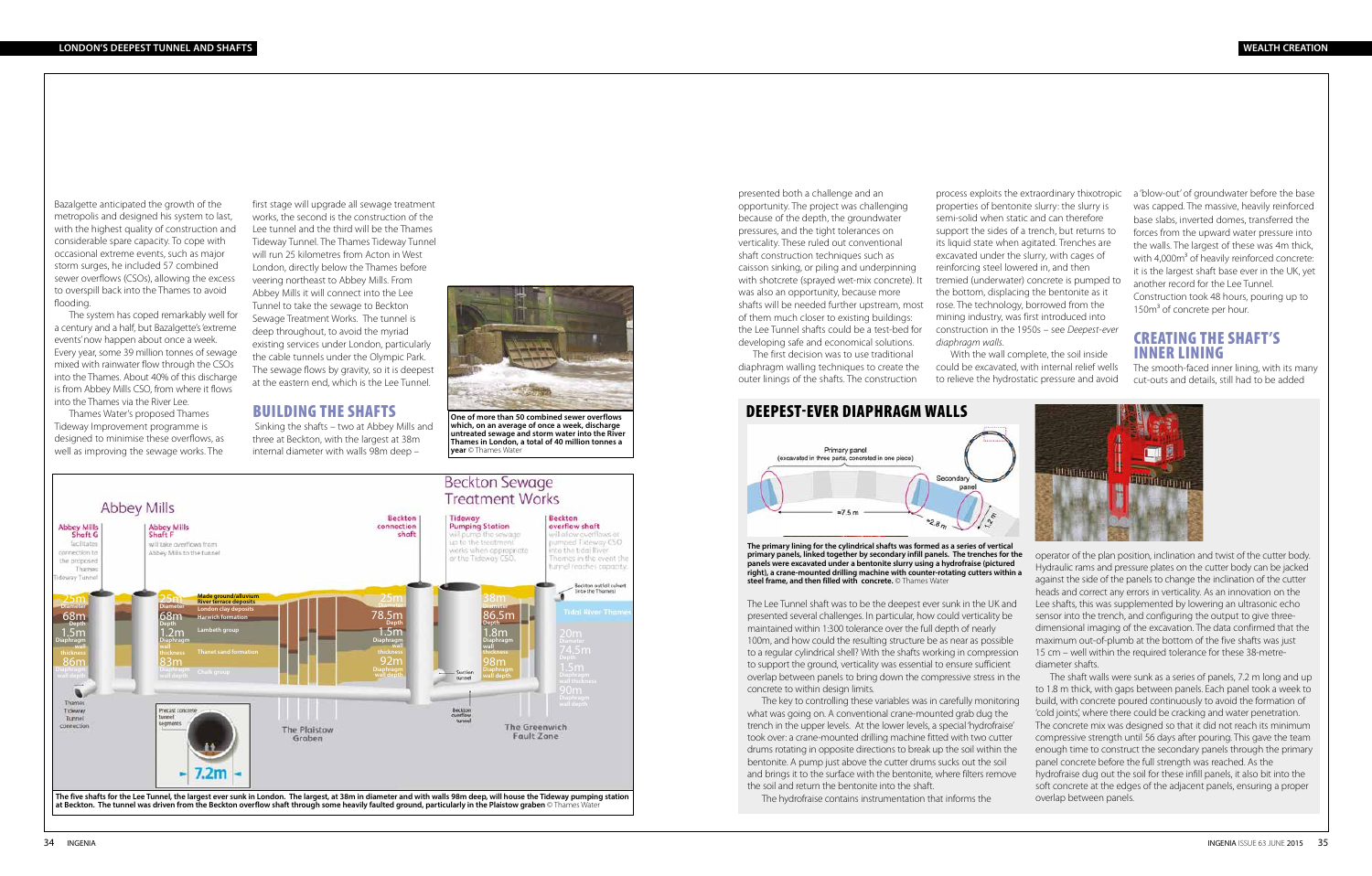inside the main shaft. The initial proposed approach, simply pouring reinforced concrete against the diaphragm wall, would have created problems. As the concrete set and cooled, it would have shrunk and separated from the surrounding diaphragm wall. Groundwater pressure would cause the lining to creep further. Then, when the shaft was full, the pressure could force the lining into hoop tension, with a tendency to crack. This, in turn, could allow sewage to penetrate the concrete, corroding the steel reinforcement and reducing the life of the concrete.

Furthermore, the Lee Tunnel project had adopted new Eurocodes that are particularly strict on crack widths for water-retaining structures: the inner lining could be built to resist this cracking, but only with massive reinforcement at huge cost and packed so densely that it would be difficult to compact the concrete around it.

The design and engineering team came up with a simple and ingenious solution. In a

world first, it decided to build the inner lining inside the shafts as a 700-750mm-thick standalone concrete cylinder. It decided to use slipform techniques to create the lining, with no reinforcing steel and with the lining separated from the diaphragm wall.

This would enable the annulus between the two linings to be filled with exceptionally slow-setting concrete, allowing enough time for a head of wet concrete to build up significant pressure at the bottom of the shaft to force the inner lining into compression, effectively locking the linings together and pre-compressing the inner lining to resist any later outward pressure from a full shaft. This would prevent any hoop tension which could crack the lining. The team's decision would also save more than 3,500 tonnes of reinforcing steel, and shave about six weeks off the construction time for the largest shaft.

Translating the idea into reality was more challenging. The bottom of the cylinder had to be separated from the base



slab so that it could move freely during setting and compression. The solution was to separate the two with a slip joint comprising two layers of 2mm-thick PVC slip membrane with grease in between. A lowheat concrete mix was designed, with steel fibres added to the mix both to increase ductility and to control shrinkage cracking. Full-scale beam tests convinced the team that the concrete would perform as required.

Then there was the question of organising the world's largest-ever continuous slipform concrete pour  $-11,350m<sup>3</sup>$  over 28 days for the largest shaft – with little access to the outer face and complex details and box-outs to be included. All had to be planned in meticulous detail beforehand: an interruption to the slipform would not have been disastrous, but each delay would have cost an estimated £500,000. When it came to concreting in the annulus between the two linings, no interruptions could be contemplated. The design concept depended on maintaining a continuous concrete pour to provide a uniform pressure increase and avoid uneven vertical load distribution.

#### DEEP TUNNELLING

With the work on the vertical shafts underway, the head of the tunnel boring machine (TBM) was lifted into one of the Beckton shafts. At over 800 tonnes, the TBM required the largest mobile crane in the

country. The machine was then gradually assembled during construction of the tunnel to its full 120m length by 8.88m diameter to drive the tunnel through chalk to Abbey Mills. Use of TBMs has become commonplace in the UK, notably for the Channel Tunnel Rail Link and more recently for London's Crossrail – see *Ingenia* 56. But once again, the Lee Tunnel was setting records. This was to be London's deepest ever tunnel, and the deepest use of a TBM anywhere in the UK, with groundwater pressures up to 8 bar.

For this reason, the project team chose a slurry pressure balance system for the machine. This used a sealed cutterhead chamber, pressurised with chalk slurry that supported both the ground and the groundwater pressure during tunnelling. With the pressurised chamber confined to the front face of the TBM, the miners were able to work behind the chamber at normal atmospheric pressure. The mixture of slurry and excavated material was pumped back to the surface where a succession of processes including a rotating screen, centrifugal separation, vibrating screens and filter presses separated the spoil. The slurry was recycled and returned to the TBM with the semi-solid spoil shipped down the Thames to cap landfill sites in Kent and Essex. Lee Tunnel Planning Conditions dictated that all spoil material from the tunnel and shafts

should be removed by river rather than road, which saved on 80,000 lorry movements. The primary lining of the tunnel consists of 350mm-thick precast segments of fibrereinforced concrete, installed as the TBM progresses. To minimise the chance of leakage through the lining, the segments were precast to tight tolerances of fractions of a millimetre and the segments and molds were checked by a state-of-the-art laser checking system. In another UK first, a flexible gasket made from ethylene propylene diene monomer (EPDM) was cast into the sides of each segment, rather than being glued into a chase, which again gave great quality benefits.

One of the biggest concerns was having to open up the face of the machine for manual intervention, for emergencies or for routine maintenance. Working at such deep levels would have required miners to have long decompression periods at the end of each shift, and with pressures higher than 3.5 bar, the tunnellers would have had to resort to deep-sea diving technology. The machine was also tunnelling through chalk that contained highly abrasive flint nodules and sheets that would cause heavy wear to the cutterhead tools and to the slurry system pipework, requiring them to be changed several times during the drive.

In addition, the tunnel had to pass through fault zones and areas of bad ground

**Six large pumps are being installed in the Thames Tideway pumping station, each with a**  capacity of 3.05 m<sup>3</sup> per second. These will lift the flow to the surface and into a gravity**fed flow discharge system which runs into the sewage treatment works. The pumps are arranged either side of a culvert in the pumping station, which is fed via a suction tunnel from the connection shaft. The culvert supports a central full-height dividing wall in the pumping station, providing a robust system in the event of a catastrophic failure as one half of the station will always be operational** © Thames Water



**Machine cutter head down the Beckton overflow shaft** © Thames Water

 Extensive monitoring of the construction, including pioneering use of fibre-optic monitoring was undertaken by a team from the University of Cambridge, led by Professor Robert Mair FREng. The work focused on the ground movements, shaft movements, and stresses within the diaphragm walls during excavation. This provided useful data associated with the impact of such shafts on adjacent facilities as well as a better understanding of their structural behaviour. Very low movements were measured during shaft construction, orders of magnitude below empirical predictions, however bending moments were slightly higher than the design. The increase in bending movement is believed to be due to the walls being stiffer than the design and having a good concrete to concrete joint between panels.





**How the novel twin-lining design for the Lee Tunnel shafts works: (1) The stand-alone inner lining (green) is** 

**slipformed within the diaphragm-wall outer lining, leaving an annular gap between. As the concrete of the inner lining cools and dries, it contracts, increasing the width of the annulus slightly.** 

**(2) As the annulus is filled, the fluid pressure from the large head of unset concrete compresses the inner lining, before the filling itself sets.** 

**(3) When the shaft fills during operation, the pressure is reversed. Because the inner lining is already compressed, and has further support from the surrounding ground through the outer lining and the annulus infill, it is prevented from going into tension and cracking** images courtesy of Mott Macdonald

#### **LONDON'S DEEPEST TUNNEL AND SHAFTS WEALTH CREATION**